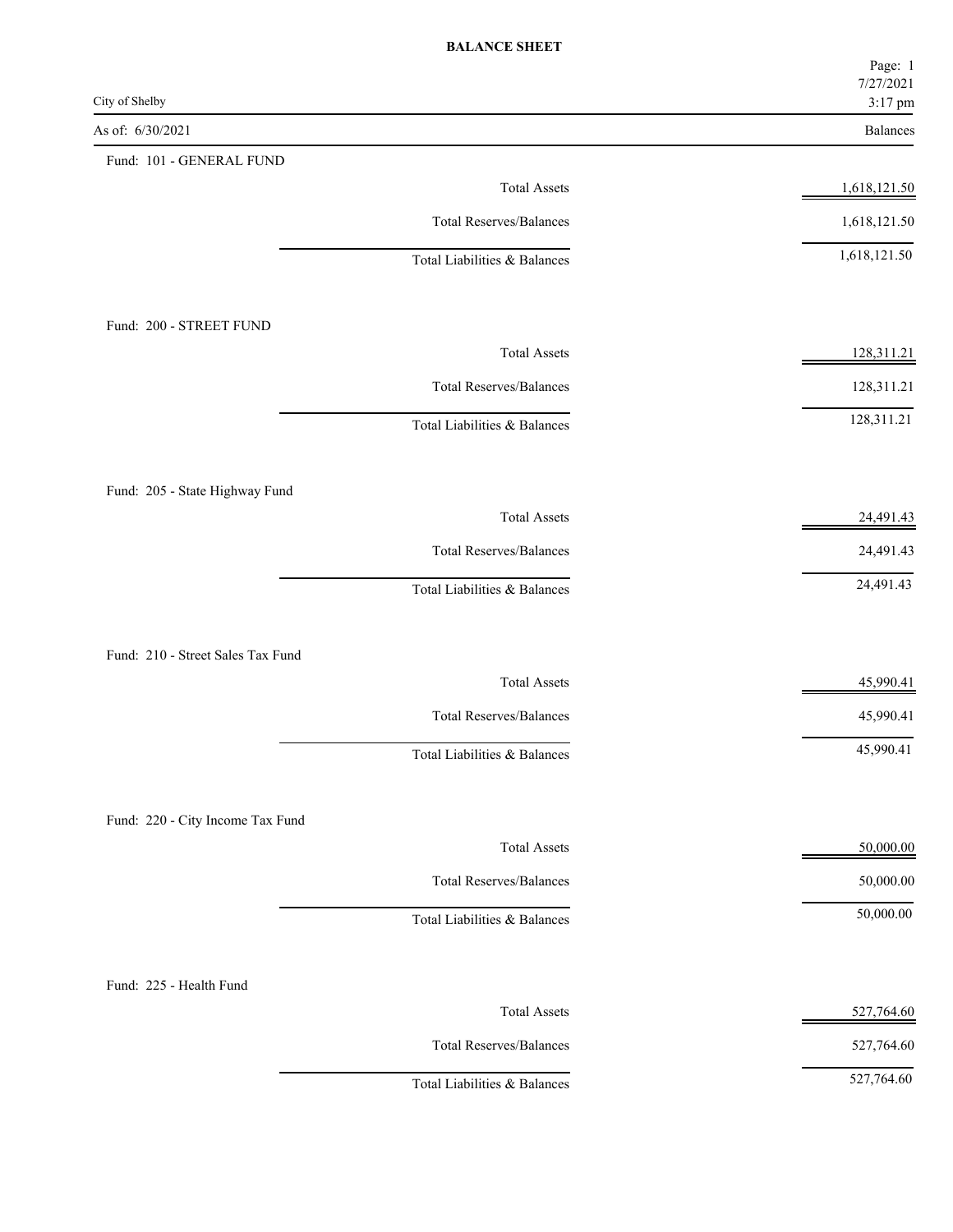|                                           | Page: 2<br>7/27/2021 |
|-------------------------------------------|----------------------|
| City of Shelby                            | 3:17 pm              |
| As of: 6/30/2021                          | Balances             |
| Fund: 230 - Park Fund                     |                      |
| <b>Total Assets</b>                       | 179,191.51           |
| <b>Total Reserves/Balances</b>            | 179,191.51           |
| Total Liabilities & Balances              | 179, 191.51          |
| Fund: 232 - Rehab Escrow Fund (HOME/CDBG) |                      |
| <b>Total Assets</b>                       | 18,528.09            |
| <b>Total Reserves/Balances</b>            | 18,528.09            |
| Total Liabilities & Balances              | 18,528.09            |
| Fund: 233 - Court Probation Fund          |                      |
| <b>Total Assets</b>                       | 33,218.88            |
| <b>Total Reserves/Balances</b>            | 33,218.88            |
| Total Liabilities & Balances              | 33,218.88            |
| Fund: 234 - BMV Reimbursement Fund        |                      |
| <b>Total Assets</b>                       | 10,880.00            |
| <b>Total Reserves/Balances</b>            | 10,880.00            |
| Total Liabilities & Balances              | 10,880.00            |
| Fund: 235 - Law Enforcement Trust Fund    |                      |
| <b>Total Assets</b>                       | 16,453.98            |
| <b>Total Reserves/Balances</b>            | 16,453.98            |
| Total Liabilities & Balances              | 16,453.98            |
| Fund: 236 - Court I D A T Fund            |                      |
| <b>Total Assets</b>                       | 29,212.03            |
| <b>Total Reserves/Balances</b>            | 29,212.03            |
| Total Liabilities & Balances              | 29,212.03            |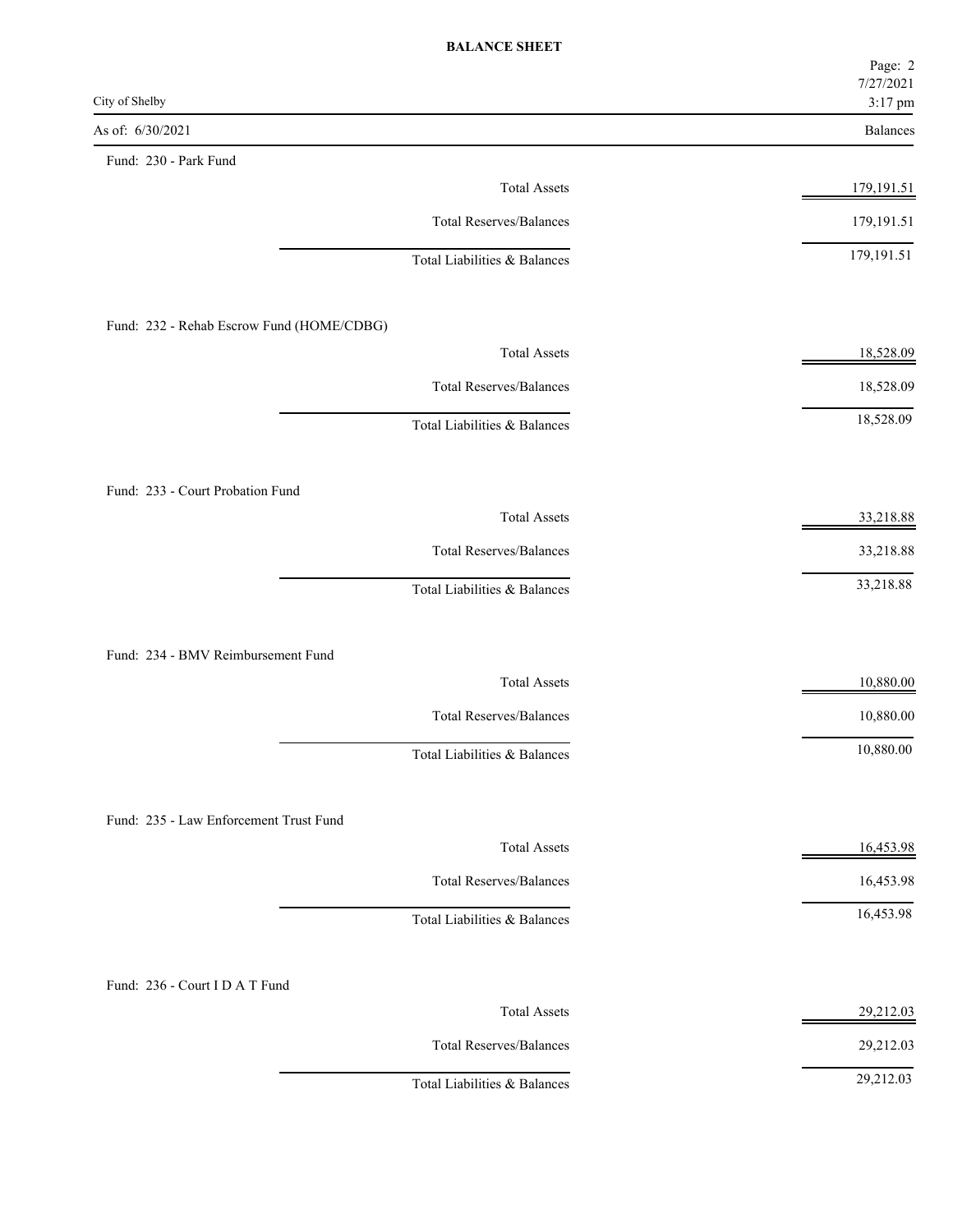|                                         | Page: 3<br>7/27/2021 |
|-----------------------------------------|----------------------|
| City of Shelby                          | 3:17 pm              |
| As of: 6/30/2021                        | Balances             |
| Fund: 237 - Court Enforce. & Educ. Fund |                      |
| <b>Total Assets</b>                     | 16,923.71            |
| <b>Total Reserves/Balances</b>          | 16,923.71            |
| Total Liabilities & Balances            | 16,923.71            |
| Fund: 238 - DARE Fund                   |                      |
| <b>Total Assets</b>                     | 537.20               |
| <b>Total Reserves/Balances</b>          | 537.20               |
| Total Liabilities & Balances            | 537.20               |
| Fund: 239 - Court Computer Fund         |                      |
| <b>Total Assets</b>                     | 35,341.14            |
| <b>Total Reserves/Balances</b>          | 35,341.14            |
| Total Liabilities & Balances            | 35,341.14            |
| Fund: 240 - Unclaimed Monies Fund       |                      |
| <b>Total Assets</b>                     | 2,856.18             |
| <b>Total Reserves/Balances</b>          | 2,856.18             |
| Total Liabilities & Balances            | 2,856.18             |
| Fund: 241 - Police Computer Fund        |                      |
| <b>Total Assets</b>                     | 7,947.57             |
| <b>Total Reserves/Balances</b>          | 7,947.57             |
| Total Liabilities & Balances            | 7,947.57             |
| Fund: 242 - Court IDAM Fund             |                      |
| <b>Total Assets</b>                     | 47,540.14            |
| <b>Total Reserves/Balances</b>          | 47,540.14            |
| Total Liabilities & Balances            | 47,540.14            |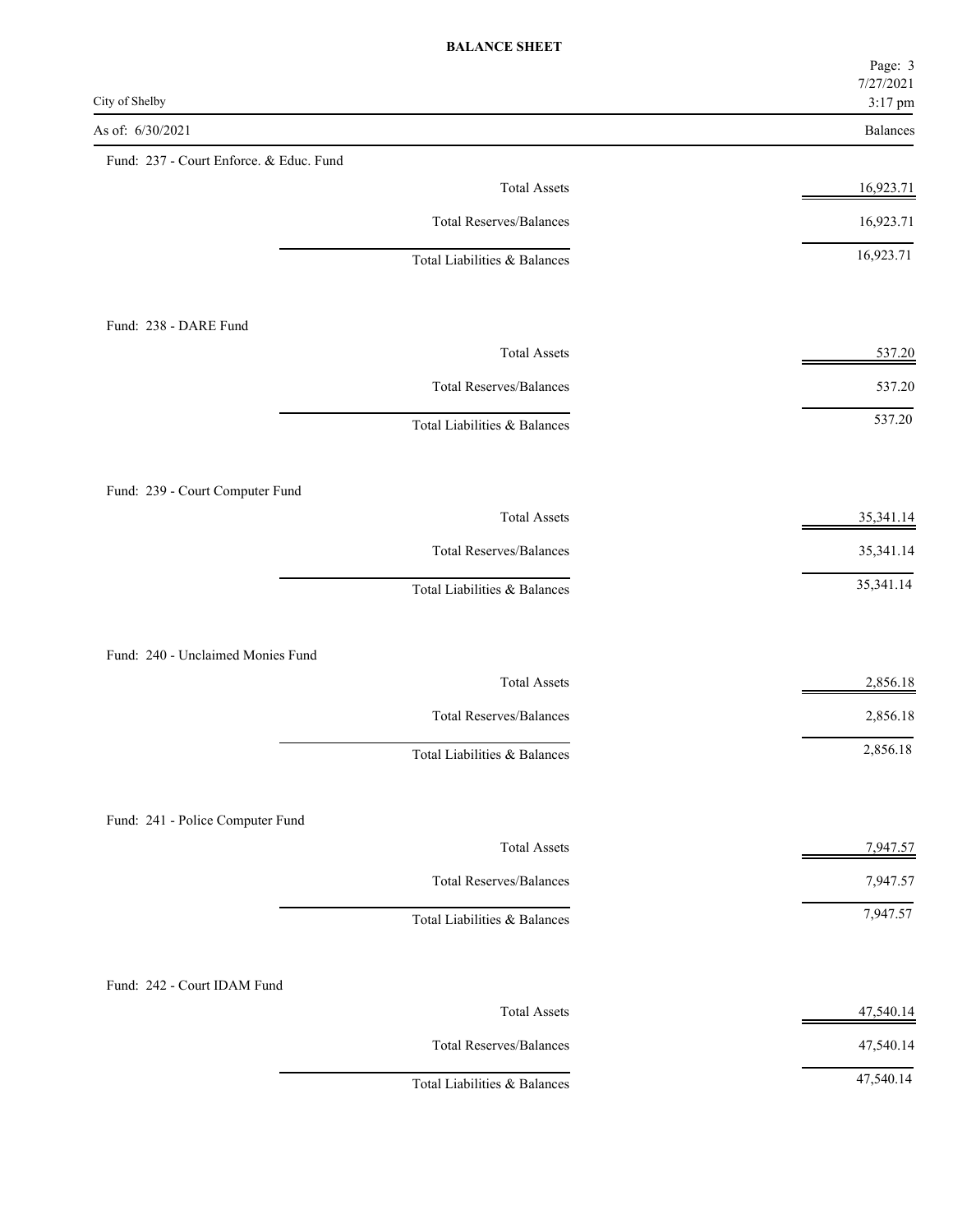|                                            | Page: 4<br>7/27/2021 |
|--------------------------------------------|----------------------|
| City of Shelby                             | 3:17 pm              |
| As of: 6/30/2021                           | Balances             |
| Fund: 251 - Home Program Fund              |                      |
| <b>Total Assets</b>                        | 725.00               |
| <b>Total Reserves/Balances</b>             | 725.00               |
| Total Liabilities & Balances               | 725.00               |
| Fund: 253 - Fire Damage Fund               |                      |
| <b>Total Assets</b>                        | 37,483.88            |
| <b>Total Reserves/Balances</b>             | 37,483.88            |
| Total Liabilities & Balances               | 37,483.88            |
| Fund: 275 - Special Bond Retirement Fund   |                      |
| <b>Total Assets</b>                        | 253,100.69           |
| <b>Total Reserves/Balances</b>             | 253,100.69           |
| Total Liabilities & Balances               | 253,100.69           |
| Fund: 283 - LOCAL CORONAVIRUS RELIEF FUND  |                      |
| <b>Total Assets</b>                        | 22,683.02            |
| <b>Total Reserves/Balances</b>             | 22,683.02            |
| Total Liabilities & Balances               | 22,683.02            |
| Fund: 300 - Capital Improvement Fund       |                      |
| <b>Total Assets</b>                        | 174,138.22           |
| <b>Total Reserves/Balances</b>             | 174,138.22           |
| Total Liabilities & Balances               | 174,138.22           |
| Fund: 304 - Court Capital Improvement Fund |                      |
| <b>Total Assets</b>                        | 80,429.17            |
| <b>Total Reserves/Balances</b>             | 80,429.17            |
| Total Liabilities & Balances               | 80,429.17            |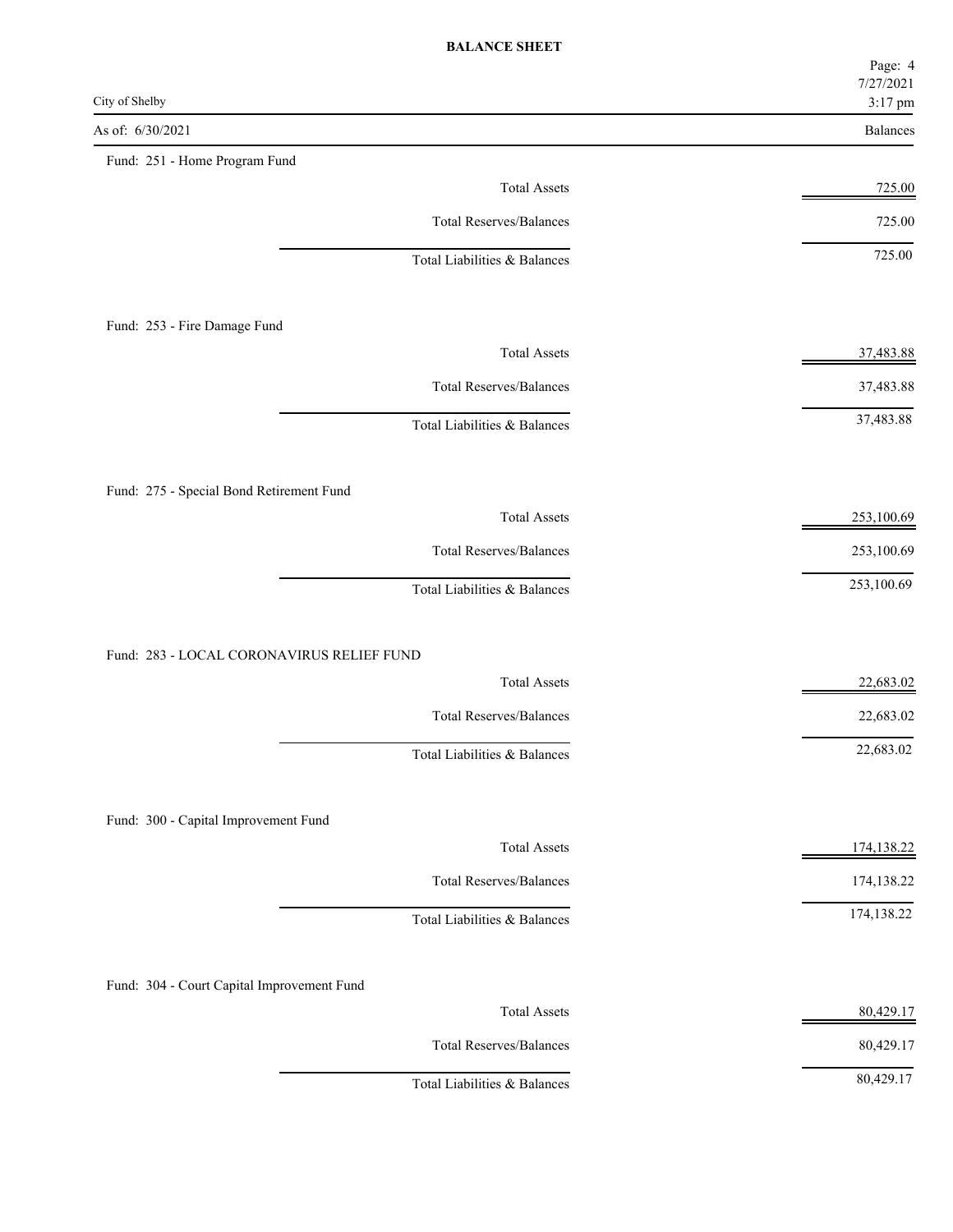|                                            |                                | Page: 5<br>7/27/2021 |
|--------------------------------------------|--------------------------------|----------------------|
| City of Shelby                             |                                | 3:17 pm              |
| As of: 6/30/2021                           |                                | Balances             |
| Fund: 352 - Sidewalk Fund                  | <b>Total Assets</b>            | 29,387.36            |
|                                            | <b>Total Reserves/Balances</b> | 29,387.36            |
|                                            |                                | 29,387.36            |
|                                            | Total Liabilities & Balances   |                      |
| Fund: 353 - Streets, Alleys & Basin Rehab  |                                |                      |
|                                            | <b>Total Assets</b>            | 474,596.36           |
|                                            | <b>Total Reserves/Balances</b> | 474,596.36           |
|                                            | Total Liabilities & Balances   | 474,596.36           |
| Fund: 354 - Police/Court Construction Fund |                                |                      |
|                                            | <b>Total Assets</b>            | 1,904,123.30         |
|                                            | <b>Total Reserves/Balances</b> | 1,904,123.30         |
|                                            | Total Liabilities & Balances   | 1,904,123.30         |
| Fund: 400 - Sewer Fund                     |                                |                      |
|                                            | <b>Total Assets</b>            | 167,450.76           |
|                                            | <b>Total Reserves/Balances</b> | 167,450.76           |
|                                            | Total Liabilities & Balances   | 167,450.76           |
|                                            |                                |                      |
| Fund: 401 - San. Sewer Capital Improvement | <b>Total Assets</b>            | 1,415,760.49         |
|                                            | <b>Total Reserves/Balances</b> | 1,415,760.49         |
|                                            | Total Liabilities & Balances   | 1,415,760.49         |
|                                            |                                |                      |
| Fund: 402 - Sewer Improvement Fund         | <b>Total Assets</b>            | 389,079.49           |
|                                            | <b>Total Reserves/Balances</b> | 389,079.49           |
|                                            | Total Liabilities & Balances   | 389,079.49           |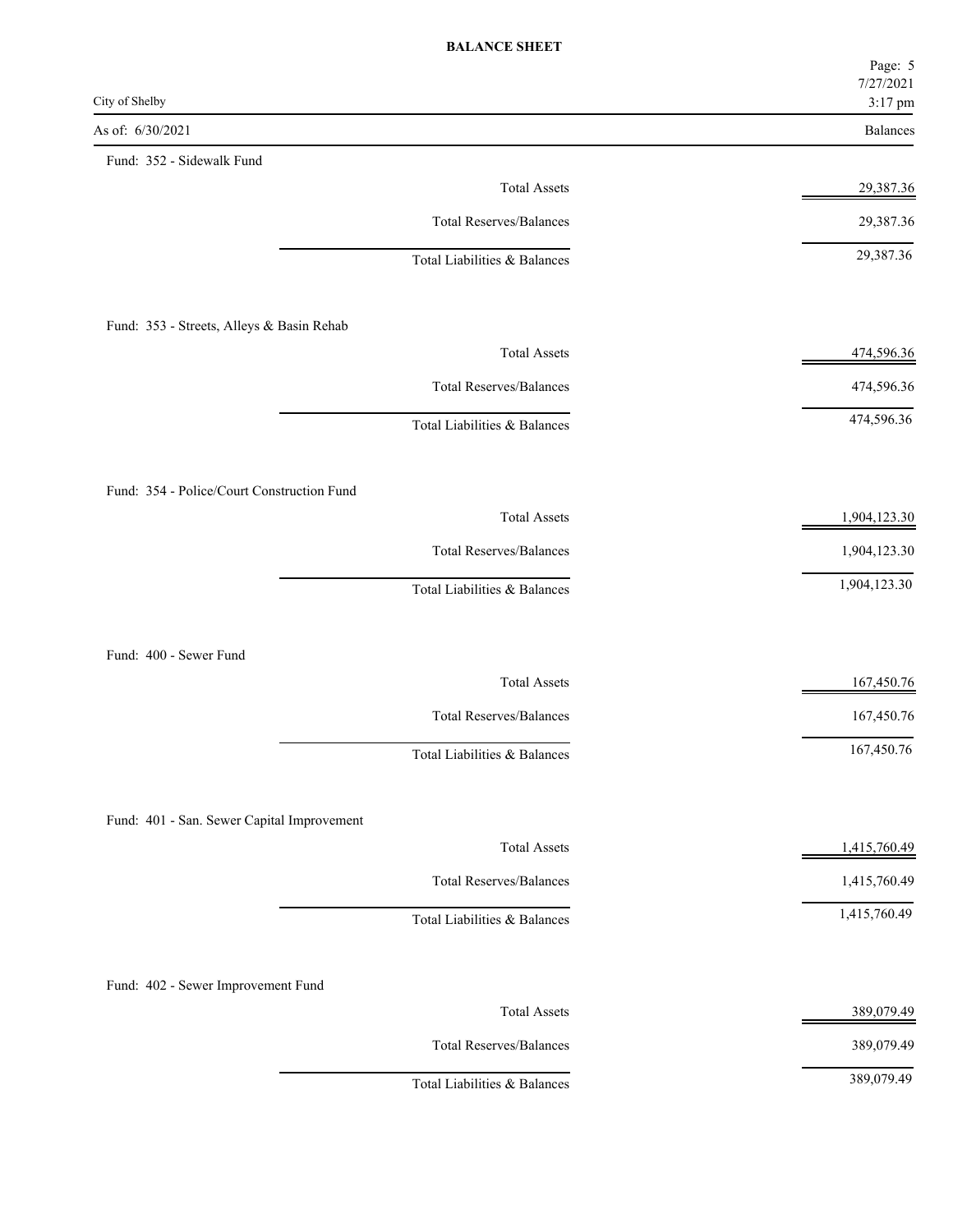|                                               | Page: 6<br>7/27/2021 |
|-----------------------------------------------|----------------------|
| City of Shelby                                | 3:17 pm              |
| As of: 6/30/2021                              | <b>Balances</b>      |
| Fund: 500 - Water Fund<br><b>Total Assets</b> | 345,347.51           |
|                                               |                      |
| <b>Total Reserves/Balances</b>                | 345, 347. 51         |
| Total Liabilities & Balances                  | 345, 347. 51         |
| Fund: 501 - Water Asset Management            |                      |
| <b>Total Assets</b>                           | 104,940.95           |
| <b>Total Reserves/Balances</b>                | 104,940.95           |
| Total Liabilities & Balances                  | 104,940.95           |
| Fund: 502 - Water Capital Improvement         |                      |
| <b>Total Assets</b>                           | 279,544.21           |
| <b>Total Reserves/Balances</b>                | 279,544.21           |
| Total Liabilities & Balances                  | 279,544.21           |
| Fund: 600 - Electric Fund                     |                      |
| <b>Total Assets</b>                           | 5,699,858.33         |
| Total Reserves/Balances                       | 5,699,858.33         |
| Total Liabilities & Balances                  | 5,699,858.33         |
| Fund: 601 - Light Customer Deposit Fund       |                      |
| <b>Total Assets</b>                           | 199,535.99           |
| <b>Total Reserves/Balances</b>                | 199,535.99           |
| Total Liabilities & Balances                  | 199,535.99           |
| Fund: 602 - Light Debt Reserve Fund           |                      |
| <b>Total Assets</b>                           | 146,376.47           |
| <b>Total Reserves/Balances</b>                | 146,376.47           |
| Total Liabilities & Balances                  | 146,376.47           |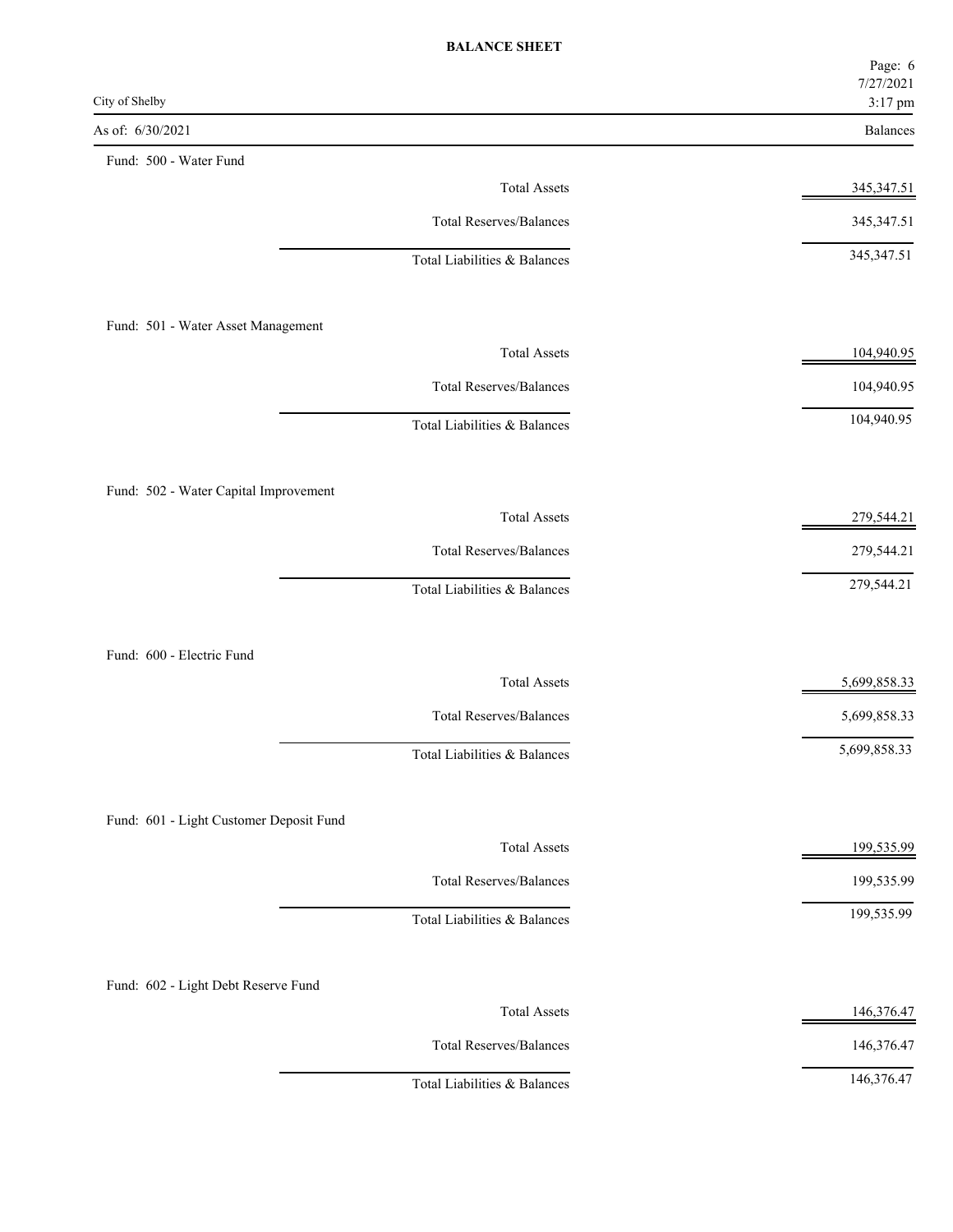|                                   |                                | Page: 7<br>7/27/2021 |
|-----------------------------------|--------------------------------|----------------------|
| City of Shelby                    |                                | 3:17 pm              |
| As of: 6/30/2021                  |                                | Balances             |
| Fund: 700 - Police Pension Fund   |                                |                      |
|                                   | <b>Total Assets</b>            | 97,178.19            |
|                                   | <b>Total Reserves/Balances</b> | 97,178.19            |
|                                   | Total Liabilities & Balances   | 97,178.19            |
| Fund: 701 - Fire Pension Fund     |                                |                      |
|                                   | <b>Total Assets</b>            | 127,974.27           |
|                                   | <b>Total Reserves/Balances</b> | 127,974.27           |
|                                   | Total Liabilities & Balances   | 127,974.27           |
| Fund: 702 - Police Equipment Fund |                                |                      |
|                                   | <b>Total Assets</b>            | 55,142.93            |
|                                   | <b>Total Reserves/Balances</b> | 55,142.93            |
|                                   | Total Liabilities & Balances   | 55,142.93            |
| Fund: 703 - Fire Equipment Fund   |                                |                      |
|                                   | <b>Total Assets</b>            | 107,681.62           |
|                                   | <b>Total Reserves/Balances</b> | 107,681.62           |
|                                   | Total Liabilities & Balances   | 107,681.62           |
| Fund: 705 - Shade Tree Trust Fund |                                |                      |
|                                   | <b>Total Assets</b>            | 9,960.14             |
|                                   | <b>Total Reserves/Balances</b> | 9,960.14             |
|                                   | Total Liabilities & Balances   | 9,960.14             |
| Fund: 706 - Sharing Fund          |                                |                      |
|                                   | <b>Total Assets</b>            | 16,096.98            |
|                                   | <b>Total Reserves/Balances</b> | 16,096.98            |
|                                   | Total Liabilities & Balances   | 16,096.98            |